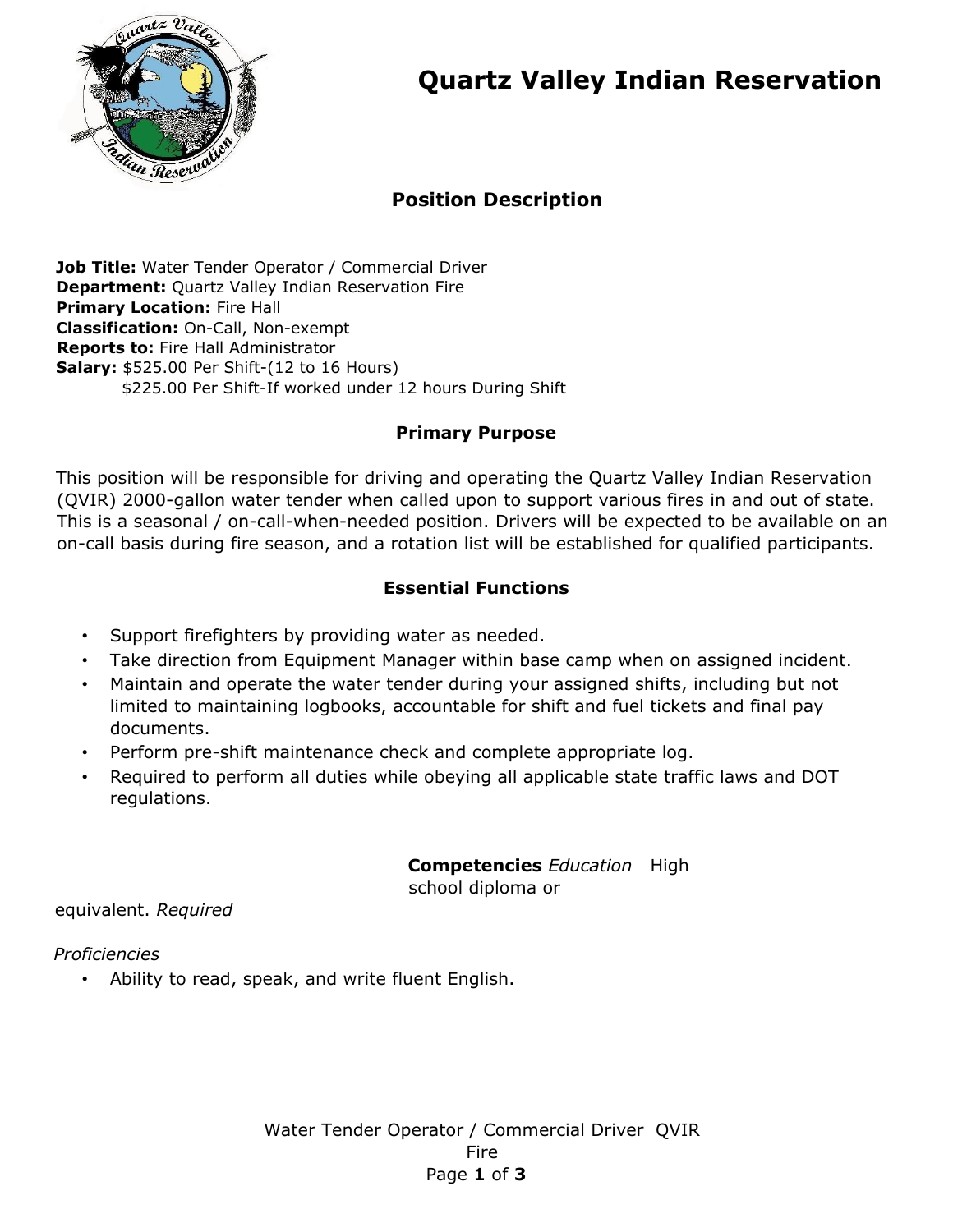- Ability to travel from home for periods between 14 and 21 days.
- Ability to complete required Incident Safety Awareness for Hired Vendors (Fireline Safety Training).
- Ability to obtain CPR/BLS certification.
- Ability to meet physical requirements of assignment to wildland fire operations, including but not limited to: working long shifts, complex decision making, sleep in a tent when assigned to a fire camp, mechanical inclination to complete pumping, drafting, and operation of the water tender and associated equipment.

*Experience* 

• Prior wildland fire and or water tender operation experience. *Preferred* 

### **Other Requirements**

- Must be able to pass background check.
- Must adhere to Tribal drug and alcohol policy, including pre-employment drug and alcohol screening.
- Must have a valid Class B driver's license with tank endorsement and insurable under the Tribe's insurance policy.

### **Receipt and Acknowledgment**

- The contents of this job description are job requirements, and, at this time, I know of no limitations that would prevent me from performing these functions with or without accommodation. I further understand that it is my responsibility to inform my supervisor at any time that I am unable to perform these functions.
- Job duties, tasks, work hours, and work requirements are subject to change.
- Acceptable job performance includes execution of essential functions while maintaining professional conduct and compliance with all QVIR polices, including, but not limited to: QVIR Personnel, Travel, Fiscal, and Purchasing Policy.

#### **Indian Preference:**

In accordance with CFR *25,* Part 276 and in accordance with Title VII of the Civil Rights Act, Section 701(b) and 703(i), preference in filling all vacancies will be given to qualified American Indian candidates.

#### **Veteran Preference:**

In accordance with QVIR Personnel Policy, applicants with documented Veteran status (such as DD-214) will be given preference in filling vacancies.